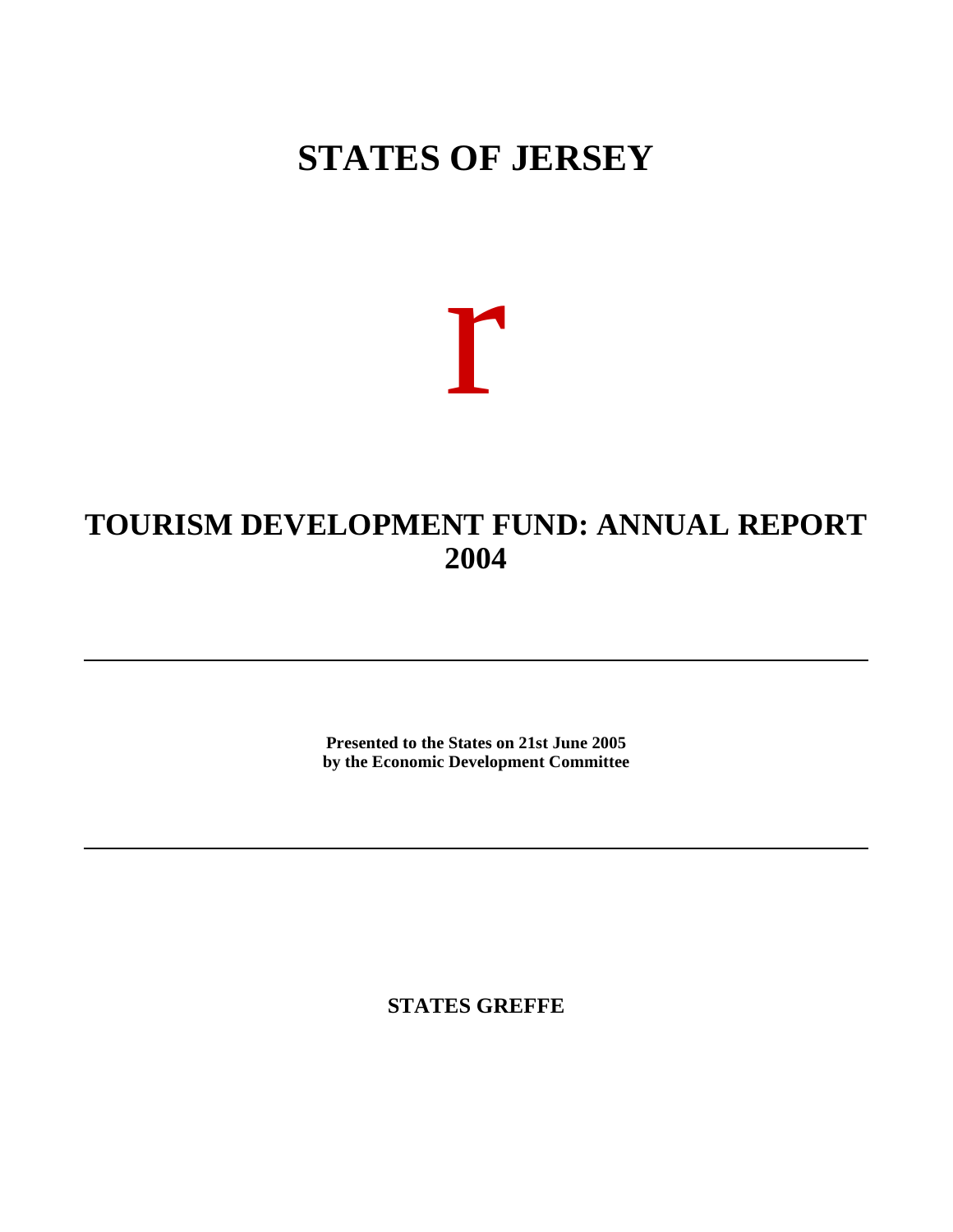# **REPORT**

## **Contents**

| $\mathcal{R}$ |
|---------------|
|               |
|               |
| 10            |
| $12 \,$       |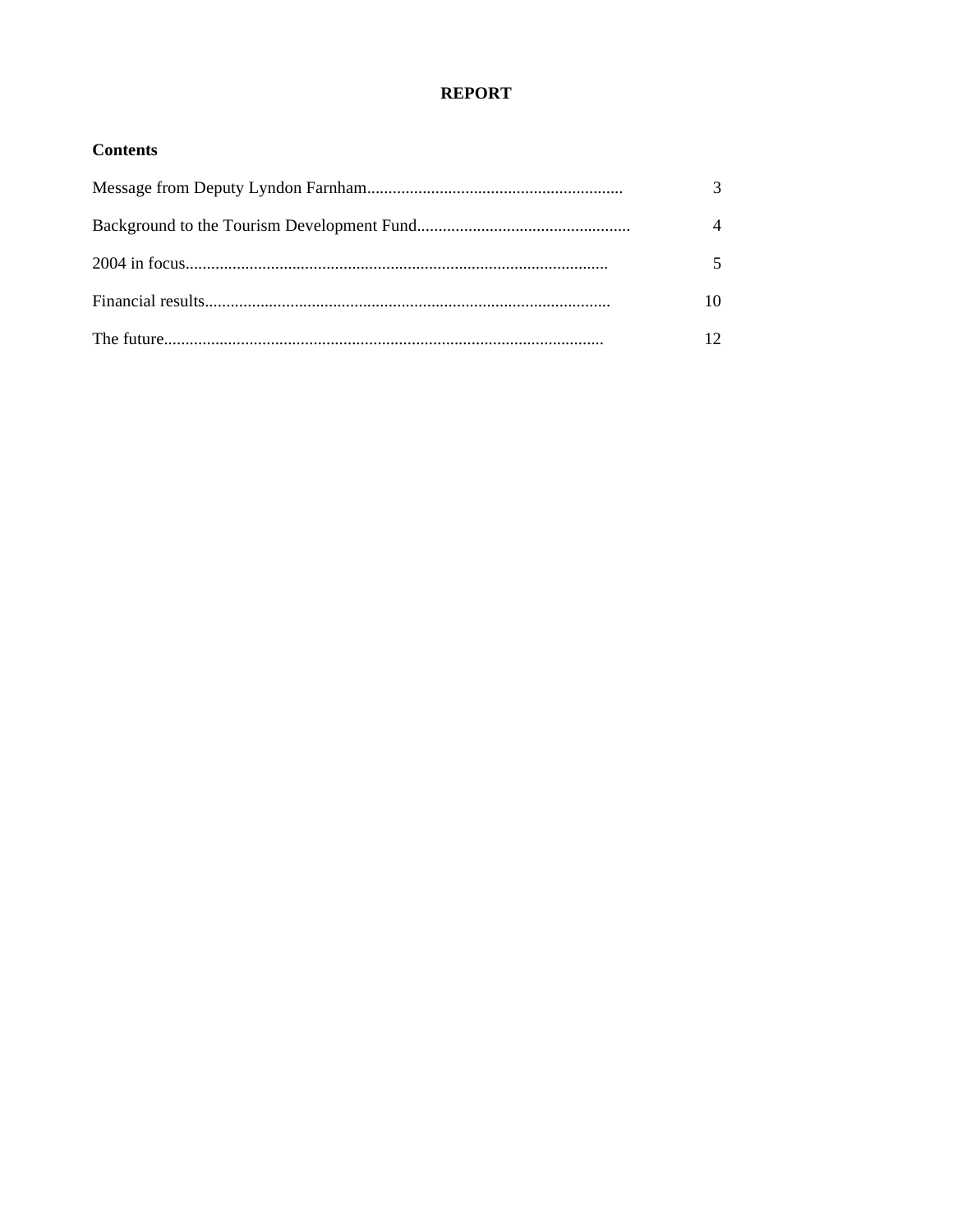#### **Chairman's Report**

As we reach the end of the second full year of operation of the Tourism Development Fund, I am delighted to say that we have over 20 projects benefiting from the fund and helping to create a stronger tourism product for our Island. There are many new projects in the pipeline and I look forward to seeing them take off in 2005.

I am especially encouraged by the partnerships that have arisen as a result of some of the TDF projects. Take for example, the Bouley Bay enhancement project, where the Bouley Bay Enhancement Association is being actively supported by Environment and Public Services, the Harbours Department and the Parish of Trinity. Or, St. Aubin where local businesses are working closely with the Parish of St. Brelade to help make St. Aubin such a attractive place to visit.

In 2005 the Economic Development Committee will take a Strategy for Growth to the States of Jersey and I hope that we will be able to include projects from the private sector in the future. There are many entrepreneurs who would benefit enormously from some seed funding to develop their ideas and I believe that the Tourism Development Fund could play a vital role in helping these people.

I would like to take this opportunity to thank my fellow Sub-Committee members who, once again, have carried out their role in an exemplary way.

**Window Famham**.

Deputy Lyndon Farnham Chairman Tourism Development Fund & Jersey Tourism Board

2005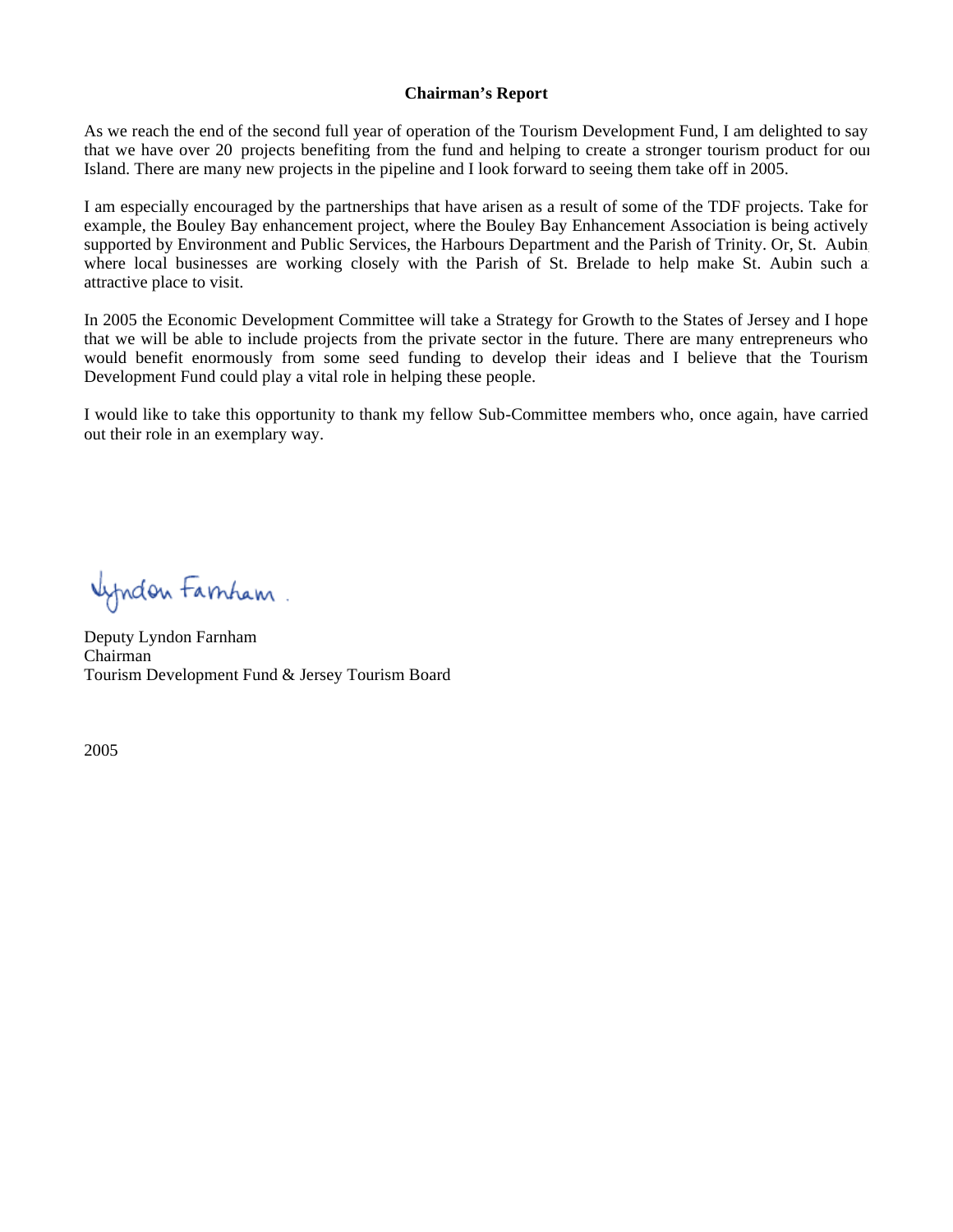#### **Background to the Fund**

In December 2001 the States of Jersey agreed in principle that the sum of £10 million be set aside over the following 5 years for a new Tourism Development Fund set up to replace the old Tourism Investment Fund.

In 2003, £1.2 million was transferred to the fund. In 2004 no funds were transferred in to the Fund and the next payment of £1 million is scheduled for 2006.

The Sub-Committee members have once again voiced their concern that there is a perception in the mind of the public that the fund has £10 million when in reality the figure is far less.

The Sub-Committee comprises 8 members, 4 political appointees and 4 members of the public.

**Political members Public members** Deputy Lyndon Farnham (Chairman) Mr. John King (Deputy Chairman) Senator Mike Vibert<br>Senator Paul Routier Deputy Guy De Faye

Mr. Lawrence Huggler<br>Mr. Mike Graham

Table 1 – Tourism Development Fund Sub-Committee

The Sub-Committee is supported at executive level by Kevin Lemasney, Jersey Tourism.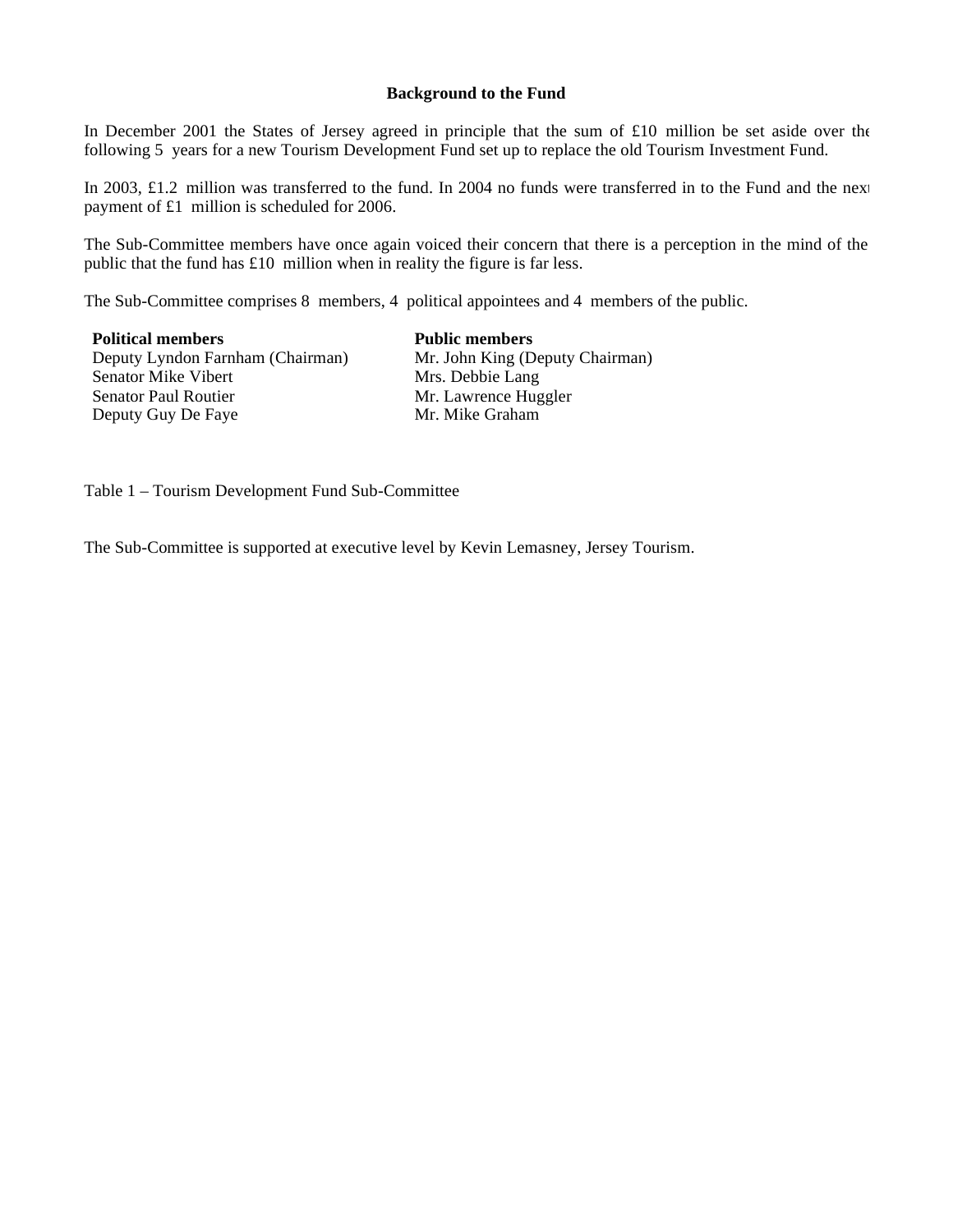#### **2004 in Focus**

The Sub-Committee met 7 times during 2004 and scrutinised a large number of new projects. The Sub-Committee also evaluated the success of projects that had received funding in 2002 and 2003.

On 31st December 2004 there were 23 live projects being funded by the TDF.

|                                       | <b>Project managers</b>                    | Year | <b>Amount</b> |
|---------------------------------------|--------------------------------------------|------|---------------|
| he Harbour Gallery                    | Art in the Frame                           | 2002 | 30,500        |
| easibility Study into a new           |                                            |      |               |
| <b>Conference &amp; Events Centre</b> | Jersey Conference Bureau                   | 2002 | 40,000        |
| ersey Revels 1204-2004 celebrations   | Jersey Heritage Trust                      | 2002 | 215,000       |
| easibility Study into                 |                                            |      |               |
| nproving Gorey Harbour area           | Gorey Improvements Group                   | 2002 | 11,500        |
| leinv'nus Hospitality Training        |                                            |      |               |
| 'rogramme                             | <b>Tourism Training Strategy Group</b>     | 2002 | 150,000       |
| <b>irport Landing Fee subsidy</b>     | <b>Airport Taskforce</b>                   | 2003 | 500,000       |
| 'ycle Network                         |                                            |      |               |
| Gunsite Café to La Mielle car park)   | <b>Environment and Public Services</b>     | 2003 | 50,000        |
| 'own Cycle Network                    | Parish of St. Helier                       | 2003 | 200,000       |
| tranded vehicle and promotional       |                                            |      |               |
| <i>aterial</i>                        | Genuine Jersey                             | 2003 | 15,000        |
| mprovements to St. Aubin harbour area | Parish of St. Brelade & St. Aubin          |      |               |
|                                       | <b>Traders Association</b>                 | 2003 | 85,000        |
| ublic Conveniences & Crash Barriers   | <b>Battle of Flowers Association</b>       | 2003 | 119,500       |
| 'ublic Conveniences                   | <b>Durrell Wildlife Conservation Trust</b> | 2003 | 50,000        |
| lesign Brief and Feasibility Study    | National Trust for Jersey                  | 2004 | 25,000        |
| Inhancement of Bouley Bay             | <b>Bouley Bay Enhancement</b>              |      |               |
|                                       | Association                                | 2004 | 50,000        |
| nterpretative signs for Island sites  | Jersey Heritage Trust                      | 2004 | 23,945        |
| iving with the Enemy DVD              | Marie Antoine Trust                        | 2004 | 30,000        |
| lesign Brief and Feasibility study    |                                            |      |               |
| ito Jersey Pride schooner             | Pride of Jersey Trust                      | 2004 | 5,000         |
| iberation 60 celebrations             | Liberation 60 Sub-Committee                | 2004 | 26,000        |
| Grant and underwrite)                 |                                            |      | 75,000        |
| easibility study into Inspirational   |                                            |      |               |
| fardens and Education Centre          | <b>TWIGG Trust</b>                         | 2004 | 30,000        |
| articipation into the                 |                                            |      |               |
| rocurement of new uniforms            | The Band of the Island of Jersey           | 2004 | 20,000        |
| lesign brief and feasibility study    |                                            |      |               |
| or a Marine Interpretation Centre     | <b>Environment and Public Services</b>     | 2004 | 10,000        |
| 'rocurement of Electric Chairs for    | Shopmobility St. Helier Jersey             |      |               |
| isitors                               | Trust                                      | 2004 | 8,000         |
| upport for Myth of Malham Yacht race  | St. Helier Yacht Club                      | 2004 | 7,500         |
|                                       | Total funds committed                      |      | 1,776,945     |

Table 2 – Projects receiving TDF funding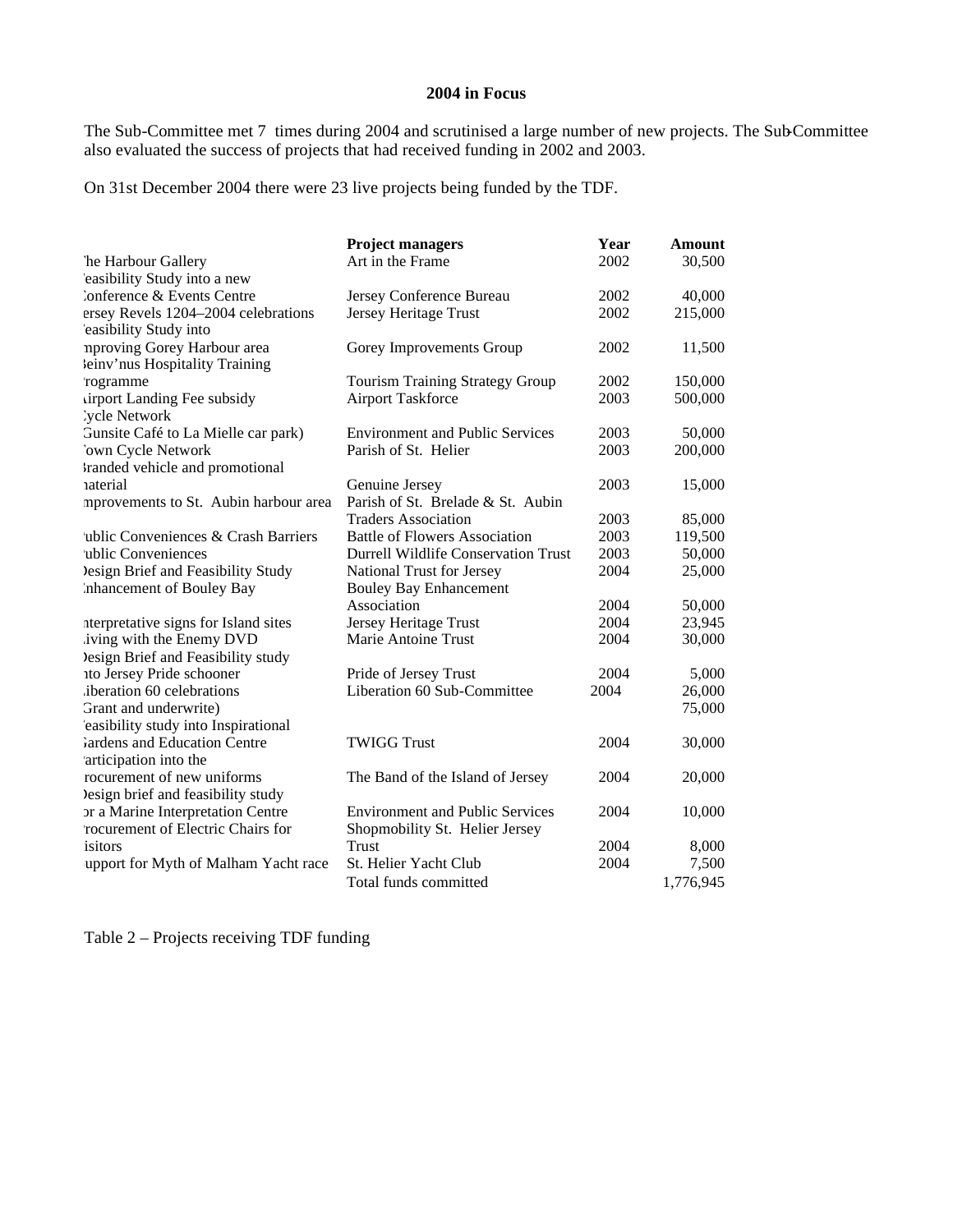## **The Projects in brief**

#### **1. Art in the Frame**

The establishment of The Harbour Gallery in St. Aubin.

 The Harbour Gallery continues to operate successfully. Many exhibitions and classes have been held for locals and tourists in line with the business plan.

#### **2. Jersey Conference Bureau**

 The commissioning of a feasibility study to explore the development of a conference and events centre in Jersey.

 The feasibility study was carried out by The Tourism Company and the findings were presented in May 2003. This project came in under budget and the report is now being used by a working group that is looking at developing a conference and events centre at Fort Regent.

#### **3. Jersey Revels**

Underwriting June 2004 event.

The Sub-Committee has now closed the accounts for the Revels celebration and returned £65,000 to the TDF.

#### **4. Gorey improvements**

Feasibility study to look at ways to enhance the Gorey area with particular emphasis on the pier area.

Work is ongoing on this project and the group is working with other local partners on improvements to the Village of Gorey.

#### **5. Beinv'nue**

Hospitality training programme (managed by the Jersey Hospital Association).

 In partnership with Jersey Tourism and the Training and Employment Partnership the 2004 programme was a huge success with 335 hospitality employees from 52 establishments participating in one of the week-long training programmes. An additional bonus was the number of establishments who became Excellence through People accredited organisations. This is a three-year programme and preparations are well underway for the 2005 edition.

#### **6. Airport Taskforce funding**

Subsidies for landing fees and marketing assistance.

Of the £1 million reserved for this project, (equal funding from TDF and the Finance and Economics Committee), the£700,000 set aside for assistance with landing fees has been used up. There is a still a portion of the £300,000 for joint marketing campaigns with the airlines unspent and this will be used to help support the 2005 marketing campaigns.

#### **7. Public Services Department**

Cycle pathway from the Gunsite Café to La Mielle car park.

 The new cycle path from the Gunsite Café to La Mielle car park has been completed and has been very well received by the public.

#### **8. Parish of St. Helier**

Cycle network.

Stage 1 of the project was completed in autumn 2004 and evaluation work is now being carried out on Stage 2. The project i expected to be completed in 2005.

#### **9. Genuine Jersey**

Procurement of a branded vehicle and promotional stand.

 The Genuine Jersey Products Association has now procured a branded vehicle and promotion stand. Membership has grown and many local products are carrying the logo. The association has attracted many new members and is creating a genuine awareness of local produce in the marketplace.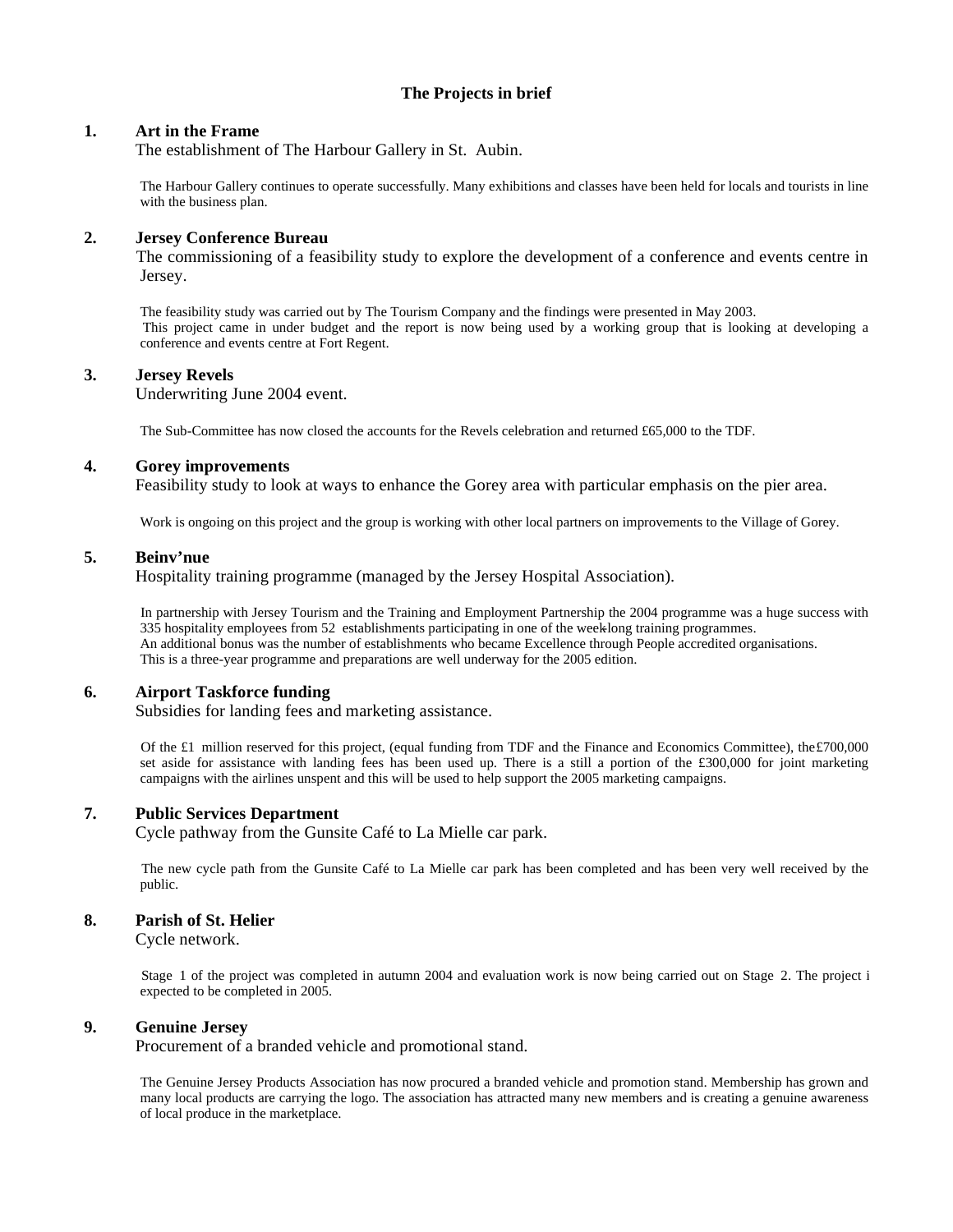#### **10. St. Aubin's Traders and The Parish of St. Brelade**

Improvements to St. Aubin harbour area.

 Many improvements to the harbour area have been successfully carried out and the group hopes to begin Stage 2 of the project in spring 2005.

#### **11. Jersey Battle of Flowers Association**

The procurement of mobile toilets and crash barriers to satisfy local safety and hygiene regulations.

 Eight mobile toilets and 200 crash barriers were procured and are stored and maintained by the JBFA. The association continues to rent out the equipment at commercial rates to create some additional revenue for the annual Battle of Flowers event.

#### **12. Durrell Wildlife Conservation Trust**

The provision of adequate and acceptable public conveniences.

 This grant has been used in a very creative way and the provision of public convenience at the Zoo has been increased and improved. More work will be carried out in 2005.

#### **13. National Trust for Jersey**

Design Brief and Feasibility study for Grève de Lecq Barracks.

 The study was completed in summer 2004 and the Trust applied for funding to develop the site. £150,000 has been awarded on a £ for £ basis but this decision will have to be ratified by the Economic Development Committee if the Trust decides to call upon the funds.

#### **14. Bouley Bay Enhancement Association**

Enhancement of Bouley Bay

 The Association plans to provide safer access for swimmers to the sea, to develop an underwater nature trail, to landscape the mound and in general to enhance the area. Work will begin on this project in February 2005. The project is being carried out with the help of the Public Services Department and the Harbours Department.

#### **15. Jersey Heritage Trust**

Interpretative signs on select sites around the Island.

To develop a scheme of [long life] branded interpretative signs to be placed at strategic sites around the Island.

#### **16. Marie Antoine Trust**

Living with the Enemy DVD.

 The Trust has commissioned the making of the DVD 'Living with the Enemy' which will record Islanders' experiences during the occupation of Jersey in WW2. The DVD will be ready in time for the Liberation 60 celebrations in May 2005.

#### **17. Pride of Jersey Trust**

Design brief for a schooner.

 Work has begun on creating a design brief and already sponsors have come forward with offers of help and support for this project. This project will be a community project and work will hopefully begin during summer 2005.

#### **18. Liberation 60 Sub-Committee**

Liberation 60 celebrations.

This grant is divided into 2 parts– a direct grant of £26,000 to support the celebrations and an underwrite provision of £75,000 to secure events until local sponsors can be found to support them.

#### **19. TWIGG Trust**

Feasibility study into the establishment of an inspirational garden attraction and educational centre.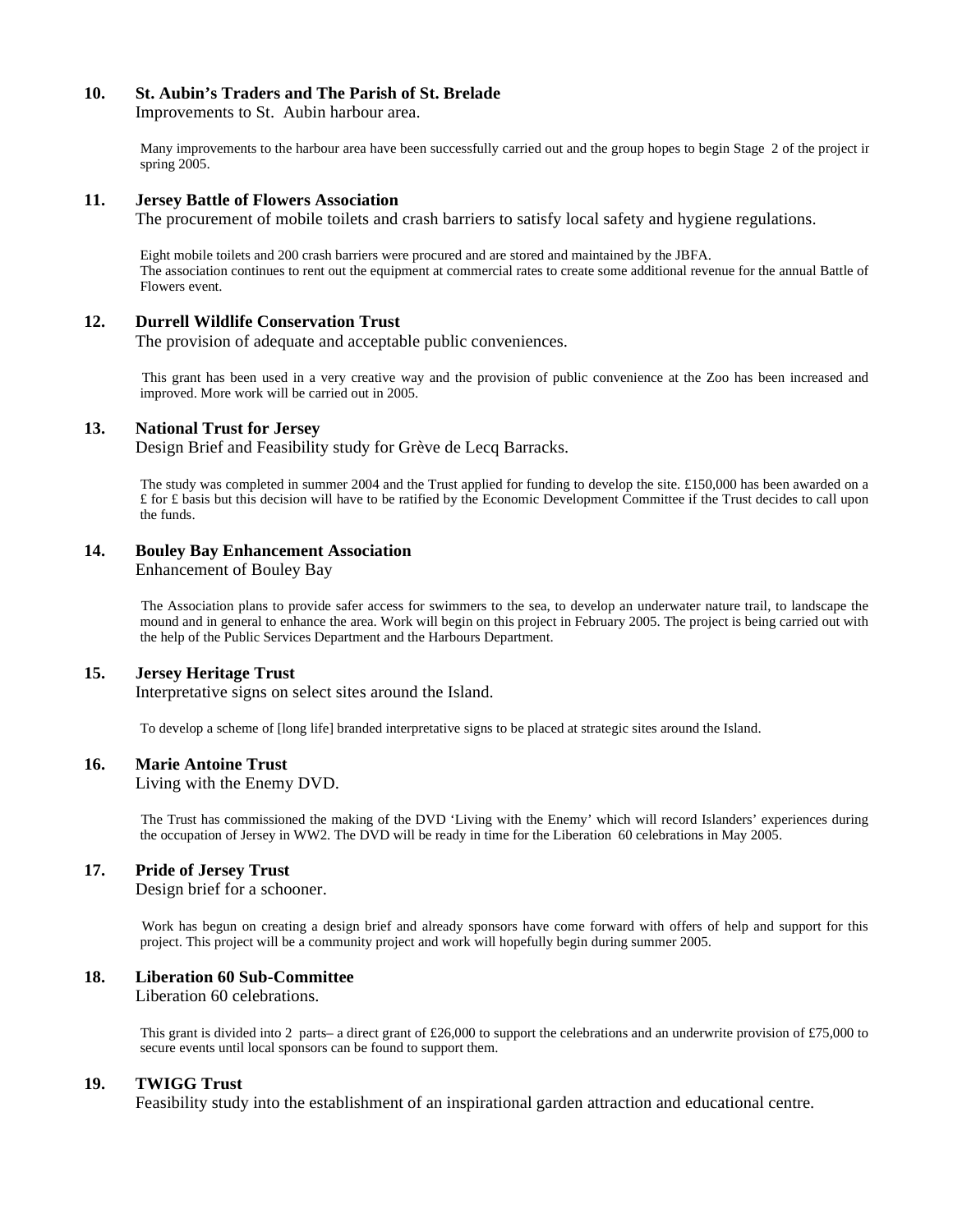The Trust has commissioned a study into the feasibility of creating the project in Jersey and sites are being explored around the Island.

#### **20. The Band of the Island of Jersey**

Procurement of new uniforms.

The £ for £ grant will enable the Band of the Island of Jersey to procure new uniforms in time for the Liberation 60 celebrations The band will also play a leading role in the Battle of Flowers for the next 5 years.

#### **21. Environment and Public Services Committee**

Design brief and feasibility study for a marine interpretation centre on Gorey Pier (Discovery Pier).

 This project is being driven by the Environment Department and has received support from Harbours. If the business plan is successful it is hoped to have the project open in time for the 2005 visitor season. The facility would also be very educational and will hopefully become a valuable resource for the Island.

#### **22. ShopMobility St. Helier Trust**

Procurement of electric wheelchairs for visitors to the Island.

 The Trust has been given reserved places in the Sand Street car park and through local sponsorship, including the TDF, has procured 20 wheelchairs (12 electric and 8 manual). These will be rented out on a daily or weekly basis to local residents and tourists.

#### **23. St. Helier Yacht Club**

Support for the Myth of Malham yacht race.

 The St. Helier Yacht Club has agreed to stage this Fastnet qualifying race in May 2005. The event is a biennial event and it is hoped that Jersey could become the home for the event in future years.

 Two other projects (The National Trust for Jersey for the development of Grève de Lecq barracks and the Jersey Race Club for facilities at Les Landes) received offers of funding and the Sub-Committee is waiting for confirmation that these funds will be matched  $\pounds$  for  $\pounds$  by the respective applicants. The application will then be referred to the Economic Development Committee for approval.

 In 2004 two offers of funding were withdrawn: the development of the Gardens at Château La Chaire (Trust not established) and the proposed public seating area on Rozel Pier (Increased cost of project).

Other submissions have been made and decisions on those projects will be made in 2005.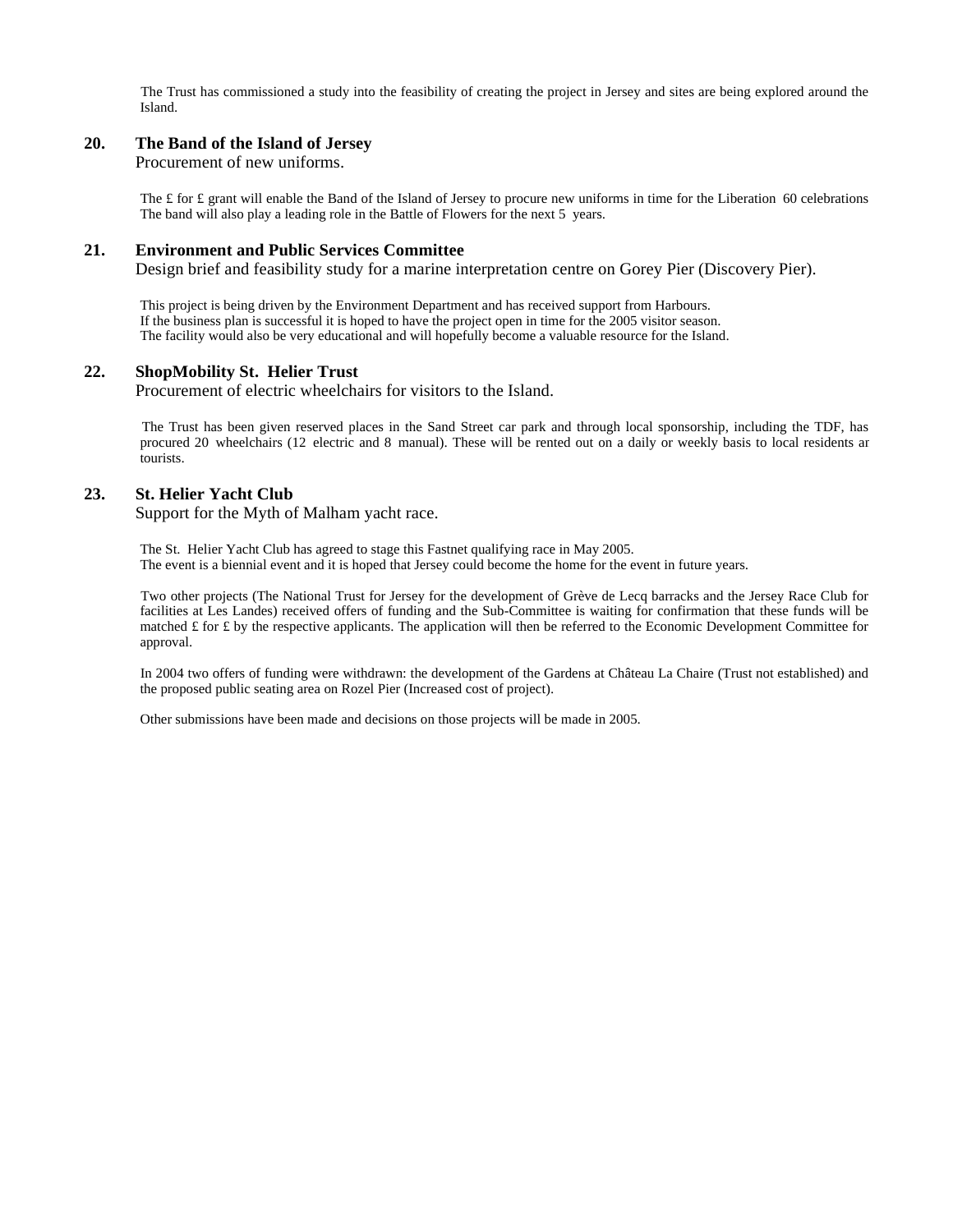|                            |                                                                     | <b>TOURISM DEVELOPMENT FUND</b><br>Status Report as at 31 December 2004                                |                         |                          |                                 |
|----------------------------|---------------------------------------------------------------------|--------------------------------------------------------------------------------------------------------|-------------------------|--------------------------|---------------------------------|
|                            |                                                                     |                                                                                                        |                         | £                        | £                               |
|                            | unds: Fransferred from Strategic Meserve                            |                                                                                                        |                         | 1 J UUU,UUU.LU           |                                 |
|                            | Auditional for ds sgreep by the States                              |                                                                                                        |                         | 3 000,000.CO             |                                 |
|                            |                                                                     | Anditional funds transformd from the Capital Fund in 2002.                                             |                         | 1 200,000 CO             |                                 |
|                            |                                                                     | Ac ditional funds transferred from the General Reserve in 2003 (ATF)                                   |                         | SUU,UUU.CU               |                                 |
|                            |                                                                     |                                                                                                        |                         |                          | 19,700,000.00                   |
| nterest                    | 1996                                                                |                                                                                                        |                         | 506,919.00               |                                 |
|                            | 1997                                                                |                                                                                                        |                         | 586,251.00               |                                 |
|                            | 1998                                                                |                                                                                                        |                         | 6'1,220.00               |                                 |
|                            | 1999                                                                |                                                                                                        |                         | 697,090.CO               |                                 |
|                            | 2000                                                                |                                                                                                        |                         | 687,290.CO               |                                 |
|                            | 2001                                                                |                                                                                                        |                         | 102,750.00               |                                 |
|                            | 2002                                                                |                                                                                                        |                         | 100,012.43               |                                 |
|                            | 2003                                                                |                                                                                                        |                         | 107,315.17               |                                 |
|                            | 2004                                                                |                                                                                                        |                         | 115,657.25               | 3,515,330.65                    |
| Total Available Funds      |                                                                     |                                                                                                        |                         |                          | 23,215,330.85                   |
| _ess                       |                                                                     |                                                                                                        |                         |                          |                                 |
|                            | Projects Agreed (as peritable below).<br>Administration Espenditure |                                                                                                        |                         |                          | (21, 648, 946.00)<br>(2,300.00) |
| <b>Uncommitted Balance</b> |                                                                     |                                                                                                        |                         |                          | 1,664,085.65                    |
|                            | Agreed Projects - Financial Details:                                |                                                                                                        |                         |                          |                                 |
|                            | <b>Eusiness</b>                                                     | Project                                                                                                | Amount                  | Amount                   | <b>Difference</b>               |
|                            | Unit                                                                |                                                                                                        | Agreed                  | Pald                     |                                 |
|                            |                                                                     |                                                                                                        | £                       | £                        | £                               |
| JFT                        | ZTF002                                                              | Maritme Museum                                                                                         | 200,000.00<br>20.000.00 | 1,200,000.00             | 0.01                            |
| St. Holier<br>5t Dr≡lade   | ZTF003<br><b>ZTE NO4</b>                                            | Sculpture<br>li ghting - Sti Aubin                                                                     | 25,000.00               | 20,000.00<br>25,000 TO   | 0.00<br>n n-                    |
| JI I                       | <b>ZTT UU3</b>                                                      | New North Quay - Furn / exhibits                                                                       | 100,000.01              | 100,000.10               | U.U.                            |
| licums m                   | ZTFUU7                                                              | L'isabled Ramp - St. Bralace                                                                           | 12,00001                | 12,000.10                | U.U.                            |
| WEE                        | ZTF003                                                              | New North Quay - Stearn Clock                                                                          | 150,000.00              | 150,000.00               | 0.00                            |
| WEE                        | ZTF003                                                              | LEs Jardirs de la Mer Cafel                                                                            | 260,000.00              | 250,000.00               | 0.00                            |
| <b>J</b> VVPT              | ZTF011                                                              | Mont Orgueil Castle Planning                                                                           | 77,500.00               | 77,600.00                | 0.03                            |
|                            | ZTEN: 2                                                             | ersey Wildlife Ereservation Trust                                                                      | רת תמר מתל, ו           | 1,200,600 70             | n n-                            |
| WEB                        | ר החדל                                                              | Havre des Pas Pool (oit al Funds and Phase II)                                                         | 140,568.81              | 1,140,500.00             | n nt                            |
| -⁄EC                       | ZIFU'4                                                              | (German Odd Structures - Info Points)                                                                  | 36,JUU.UL               | 30,562.71                | 4,857.23                        |
| 3LR.                       | ZTF019                                                              | Les Creux Eowls                                                                                        | 125,300.00              | 125,000.00               | 0.01                            |
| WEE                        | ZTF017                                                              | Laisure Foo                                                                                            | 10,300,300.00           | 10,900,000.00            | 0.01                            |
| J⊢T                        | ZTF013                                                              | Mont Orgueil Castle Refurbishment                                                                      | 3,300,300.00            | 3,000,000.00             | 0.01                            |
| St Helier                  | ZTF01)                                                              | Centro Ville - Christmas Lights                                                                        | 35,000.00               | 35,000.00                | 0.01                            |
| St Rmladt                  | ፖፐፑበ?ገ                                                              | Landscaping                                                                                            | 100,368.87              | TOO,COO TO               | n n-                            |
| licurism                   | NZT 102                                                             | Coastal Walk                                                                                           | 46, JUU.UL              | 45,119.17                | 600.0L                          |
| licums m<br>Gt. Helier     | NZT 103<br>NZT104                                                   | Cycle Network<br>Centre Ville                                                                          | 317,JUUUL<br>250,000.00 | 011,242.46<br>243,850.17 | 6.76''.61<br>6,149.83           |
|                            | NZT106                                                              | HarbLur Gallery - Art                                                                                  | 30,500.00               | 30,656.00                | (158.00)                        |
|                            | <b>NZT107</b>                                                       | Conference Hote (3)                                                                                    | 40,000.00               | 30,901.42                | 9,098.55                        |
|                            | NZT 108                                                             | Revels 2004 Festival                                                                                   | 216,000.00              | 215,000.00               | 0.00                            |
| Drouvi le                  |                                                                     | 7TE024/NZT109 Corey Improvements                                                                       | 11,500.00               | 5,063.00                 | 6,407.07                        |
|                            | NZT 110                                                             | Bienvinus Training                                                                                     | 150, JUU.UL             | 102,500.10               | 47,500.0L                       |
| A rport                    | NZT1111                                                             | Airport Task Force                                                                                     | 1,000,000.00            | 761,094.43               | 238,905.57                      |
|                            | <b>NZT112</b>                                                       | PSD Cycle Network                                                                                      | 50.000.00               | 50.000.00                | 0.03                            |
|                            | NZT113                                                              | POSH Cycle Network                                                                                     | 200,300.00              | 29,142.00                | 170,868.00                      |
|                            | <b>SET114</b>                                                       | Centrine Jersey (4)                                                                                    | 15,000.00               | 14,956.57                | 40.47                           |
|                            | NZT115                                                              | St Aubin, Frading Corp                                                                                 | U5, JUU.UL              | 42,732.10                | 42,2EU.UL                       |
|                            | NZT116                                                              | Battle of Flowers                                                                                      | 119,500.00              | 118,990.16               | 1,109.84                        |
|                            | NZT 117<br><b>NZT110</b>                                            | Wales Thurist Briard<br>Chateau Le Chaire - Sub Tropicoal Garbens (2)                                  | 7,500.07<br>n nt        | . n = n<br>n Tn          | 7,600 OC<br>n nt                |
|                            |                                                                     |                                                                                                        |                         |                          |                                 |
|                            | <b>NZT119</b>                                                       | Durrell Wildlife Conservation Trust.<br>Rozel Boat Owners Associ                                       | 50,000.00<br>0.01       | 30,000.00                | 20,000.00                       |
|                            | NZT120<br>NZT121                                                    | Mational I rust - Greve de Leogi Project                                                               | 25, JUU.UL              | 0.10<br>12,500.10        | 0.01<br>12,5LU.UL               |
|                            | NZT122                                                              | Emisnican ent of Bouley Bay                                                                            | 50,000.00               | 755.00                   | 49,245.00                       |
|                            | NZT123                                                              | ersey Heritage - Interarretation Sign Scheme.                                                          | 23,045.00               | n fn                     | 23,045.07                       |
|                            | NZT124                                                              | Marie Antoine Hilm Trust - Living with the Enemy-                                                      | 30,00001                | $U - U$                  | 30,000.01                       |
|                            | NZT125                                                              | Pride of Jersey                                                                                        | 5,000.00                | 0.10                     | 5,000.00                        |
|                            | NZT126                                                              | Liberation 60 - Celebrations                                                                           | 95,000.07               | n -n                     | 95,000.07                       |
|                            | <b>NZT127</b>                                                       | <b>TWIGG</b>                                                                                           | 30,000.00               | 0.10                     | 30,000.00                       |
|                            | <b>NZT128</b>                                                       | Band Island of Jersey Uniforms                                                                         | 7,500.00                | 0.10                     | 7,600.00                        |
|                            | NZT 129                                                             | Environment and Public Services - L) so then                                                           | 10,0000.                | $U = U$                  | 10,000.01                       |
|                            | NZT130                                                              | ST H Shupmubil (SSHJ)-Elec Clirs                                                                       | 8,000.00                | 0.10                     | 8,000.00                        |
|                            | JET 13.                                                             | St Himscht Club & RCIYC - RacigEyc                                                                     | 7,500.00                | 0.10                     | 7,600.00                        |
| <b>Voted Unspent</b>       |                                                                     |                                                                                                        | 21,548,945.00           | 20,709,465.08            | 839,479.92                      |
| <b>Total Unspent</b>       |                                                                     |                                                                                                        |                         |                          | 2,503,565.77                    |
|                            |                                                                     |                                                                                                        |                         |                          |                                 |
| <b>Bank Balance</b>        |                                                                     |                                                                                                        |                         |                          | 2,509,600.01<br>1,782.42        |
|                            | Inter Company Settlement Account<br><b>Debtor</b>                   |                                                                                                        |                         |                          |                                 |
|                            |                                                                     |                                                                                                        |                         |                          | 12,100.42                       |
|                            | Creditor                                                            |                                                                                                        |                         |                          | 19,857.55<br>2,503,545.26       |
| Total Cash<br><b>Nnies</b> |                                                                     |                                                                                                        |                         |                          |                                 |
|                            |                                                                     | 1. The sum allocated to Jersey revels is to underwrite any loss up to 7200000. It is not a grant,      |                         |                          |                                 |
|                            |                                                                     | 2. Up to £250 000 has been awarded to Chateau la Chaire Sub-Tropical Gardens, the remaining £1 350,_01 |                         |                          |                                 |
|                            | depends on the success of stage 1.                                  |                                                                                                        |                         |                          |                                 |
|                            | 3. Autust spend was £27,000. I                                      |                                                                                                        |                         |                          |                                 |
|                            | 4. Actual spend is expected to be aid in: £12,1101                  |                                                                                                        |                         |                          |                                 |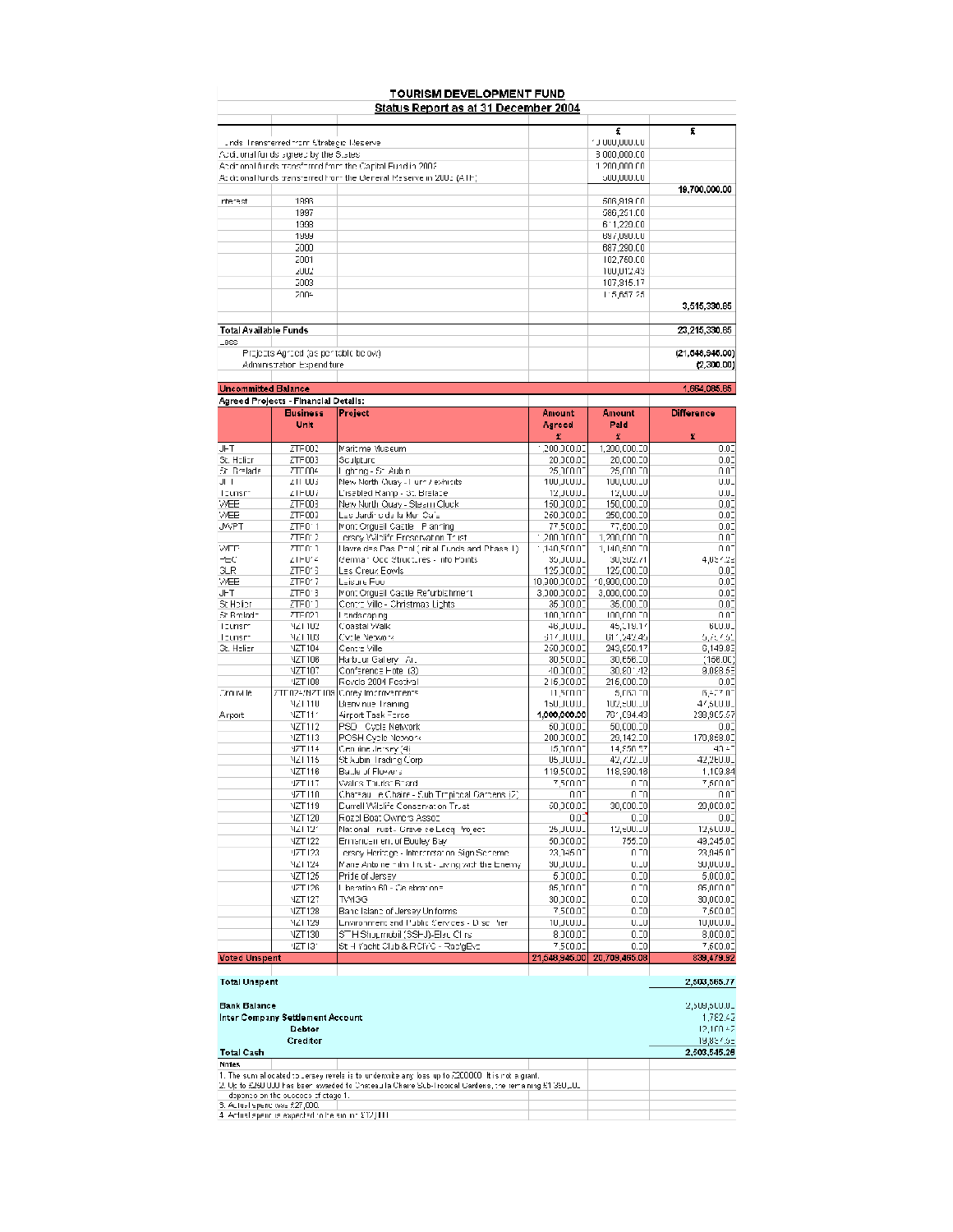|                           |                                                                                                                           |            | <u> Holdings on LC T. Fund</u><br><b>Accruals of Interest</b> |           |           |                                           |            |
|---------------------------|---------------------------------------------------------------------------------------------------------------------------|------------|---------------------------------------------------------------|-----------|-----------|-------------------------------------------|------------|
|                           | Account /                                                                                                                 | Amount     | Date                                                          | Date      | No. of    | Rate of                                   | Accrued    |
| Account                   | Term Deposit                                                                                                              |            | P,                                                            | å         | Days to   | Interest                                  | Interest   |
|                           |                                                                                                                           | ۳,         | Deposit                                                       | Maturity  | 31-Dec-04 | S,                                        | ۳          |
|                           |                                                                                                                           |            |                                                               |           |           |                                           |            |
| <b>HSBC</b>               | Interest to the interest the paral sends the bank sends through the interest for                                          |            |                                                               |           |           | the month of December after the year end. |            |
| <b>NZT000.19260.0.NHS</b> |                                                                                                                           |            |                                                               |           |           |                                           |            |
|                           | 0 Days                                                                                                                    | 1,254,750  | 31-Dec-04                                                     | 31-Dec-04 |           | Intrate not req'd                         | 6,037.41   |
|                           |                                                                                                                           | 1,254,750  |                                                               |           |           |                                           | 6,037.41   |
|                           |                                                                                                                           |            |                                                               |           |           |                                           |            |
| <u>Merrill Lynch</u>      | Int calc not req'd. As they are pooled funds the bank sends through the interest for the month of Dec after the year end. |            |                                                               |           |           |                                           |            |
| <b>IMIN 009761 00012N</b> |                                                                                                                           |            |                                                               |           |           |                                           |            |
|                           | 0 Days                                                                                                                    | 1,254,750  | 31-Dec-04                                                     | 31-Dec-04 |           | Intratemotreq'd                           | 6,063.01   |
|                           |                                                                                                                           | 1,254,750  |                                                               |           |           |                                           | 6,063.01   |
|                           |                                                                                                                           |            |                                                               |           |           |                                           |            |
|                           |                                                                                                                           |            |                                                               |           |           |                                           |            |
|                           | Total Deposits at 31-Dec-04                                                                                               | £2,509,500 |                                                               |           | N         |                                           | £12,100.42 |
|                           |                                                                                                                           |            |                                                               |           |           |                                           |            |
|                           |                                                                                                                           |            |                                                               |           |           |                                           |            |